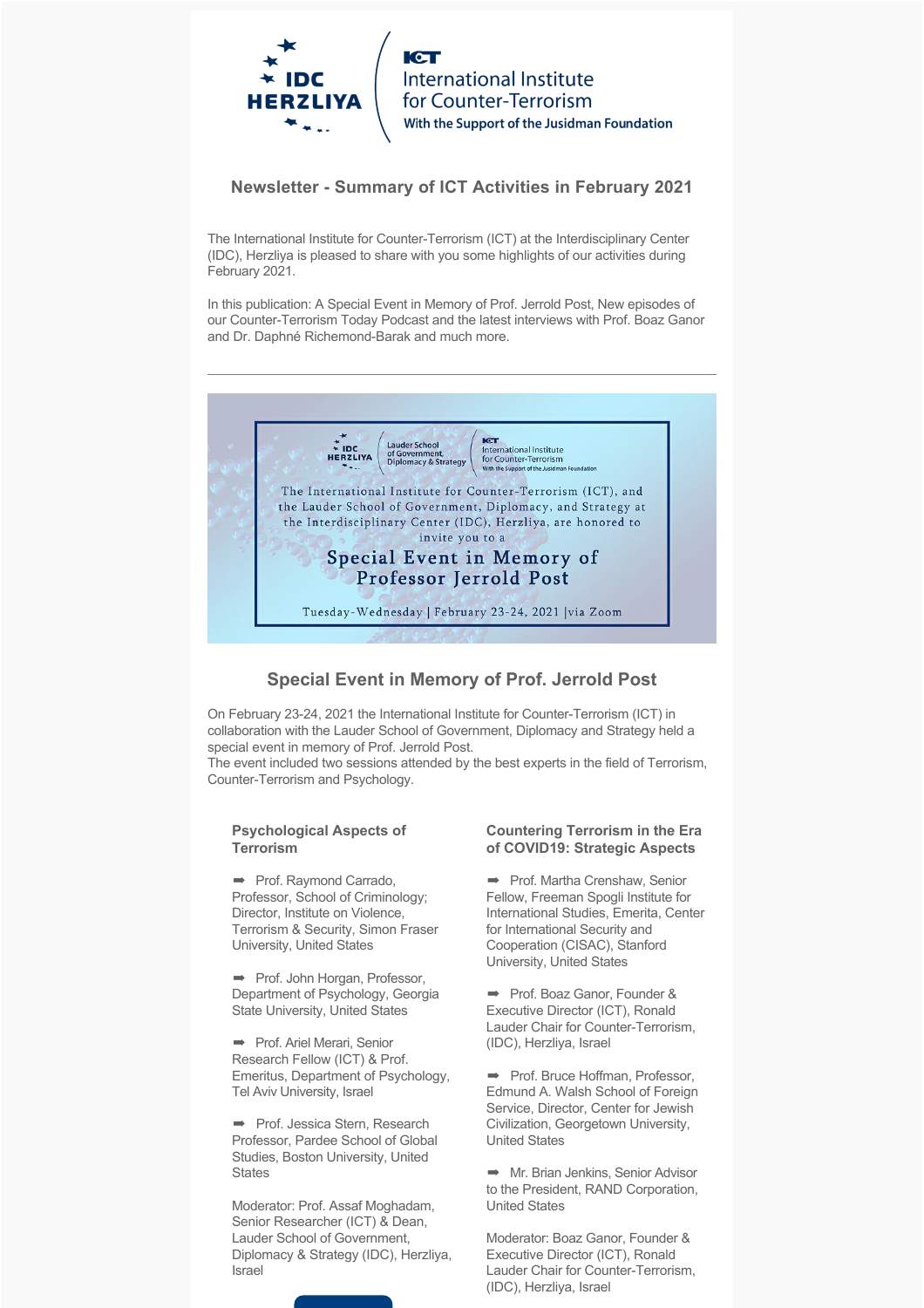

**We would like to congratulate our two latest IDF Visiting Fellows for their recent appointments:**

IDF Visiting Fellow at ICT (2018-2019) Maj. Gen. Yehuda Fox has completed his term as Defense Attaché to Washington DC and has been appointed as the Commander of the IDF Central Command

IDF Visiting Fellow at ICT (2020) Brig. Gen. Eliezer Toledano will be promoted to Major General and has been appointed as the Commander of the IDF Southern Command.We wish them both the best of luck in their important mission!



# **Where do we stand in the current state of affairs when it comes to global terrorism?**

Prof. Boaz Ganor, ICT Founder & Executive director and Brian M. Jenkins, Senior Advisor to the President, RAND Corporation joined Etai Handman on Counter-Terrorism Today Podcast to discuss global terrorism in the time of Covid-19.

**[Click here to watch the full program](https://www.youtube.com/watch?v=kBgNDP-gjzQ&feature=youtu.be)**

**[Visit our website to watch more](https://www.ict.org.il/Articles.aspx?WordID=140#gsc.tab=0)**



**Underground Warfare**